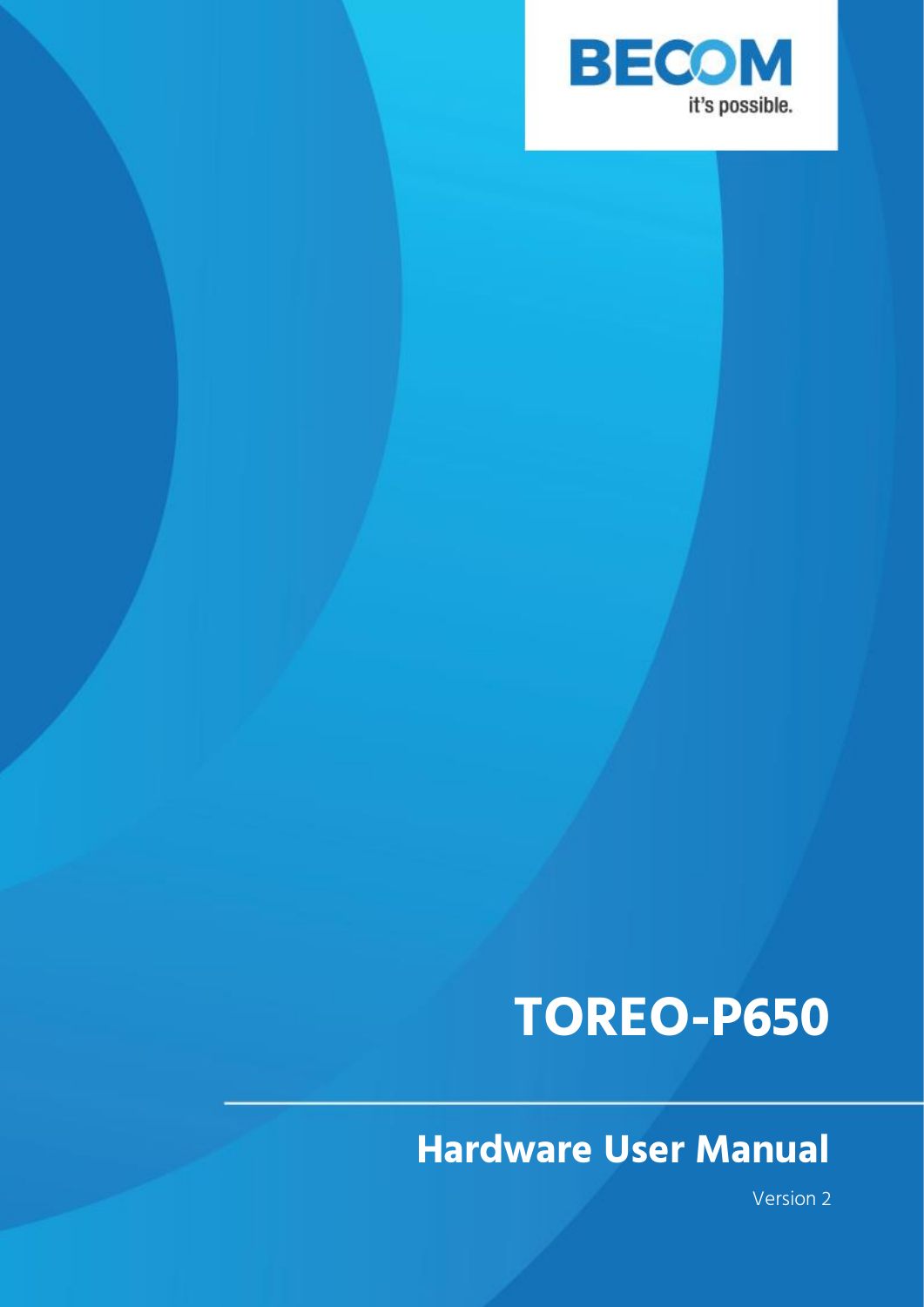

BECOM Systems GmbH

Gutheil-Schoder-Gasse 17

1230 Wien

AUSTRIA

[office.systems@becom-group.com](mailto:office.systems@becom-group.com)

[http://systems.becom-group.com](http://systems.becom-group.com/)

**TOREO-P650** – Hardware User Manual

Document No.: 900-308 / A

Publication date: October 1, 2021

Subject to change without notice. Errors excepted.

This document is protected by copyright. All rights reserved. No part of this document may be reproduced or transmitted for any purpose in any form or by any means, electronically or mechanically, without expressly written permission by BECOM Systems.

Windows is a registered trademark of Microsoft.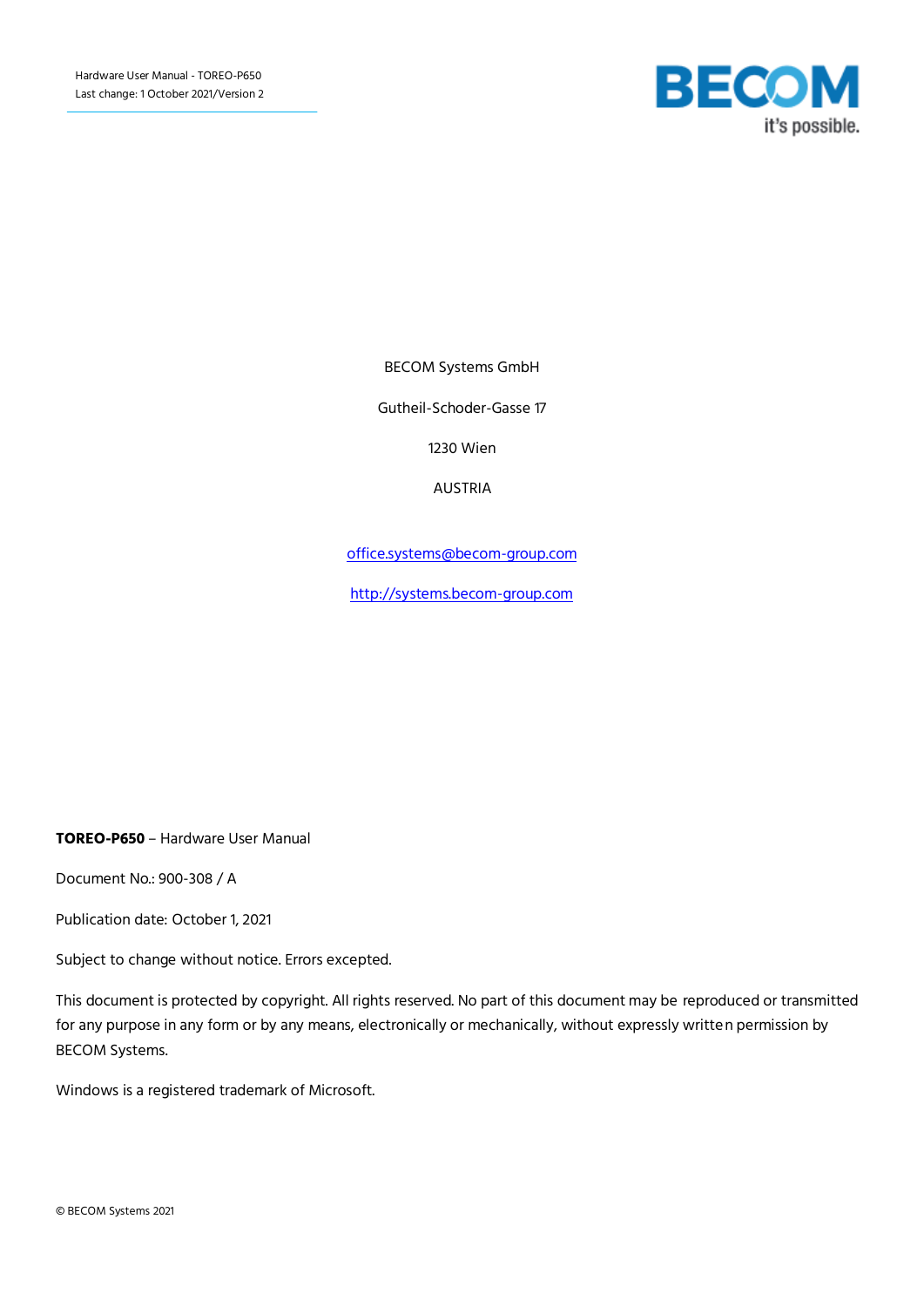

## **Table of Contents**

| $\mathbf{1}$   |                 |       |    |
|----------------|-----------------|-------|----|
|                | 1.1             |       |    |
|                | 1.2             |       |    |
|                |                 | 1.2.1 |    |
|                |                 | 1.2.2 |    |
|                | 1.3             |       |    |
|                | 1.4             |       |    |
| $\overline{2}$ |                 |       |    |
| 3              |                 |       |    |
|                | 3.1             |       |    |
|                |                 | 3.1.1 |    |
|                |                 | 3.1.2 |    |
|                |                 | 3.1.3 |    |
|                |                 | 3.1.4 |    |
| $\overline{4}$ |                 |       |    |
|                | 4.1             |       |    |
|                | 4.2             |       |    |
|                | 4.3             |       |    |
|                |                 | 4.3.1 |    |
|                |                 | 4.3.2 |    |
|                | $\Delta \Delta$ |       | 16 |
| 5              |                 |       |    |
|                | 5.1             |       |    |
|                | 5.2             |       |    |
| 6              |                 |       |    |
|                | 6.1             |       |    |
|                | 6.2             |       |    |
|                | 6.3             |       |    |
| $\overline{7}$ |                 |       |    |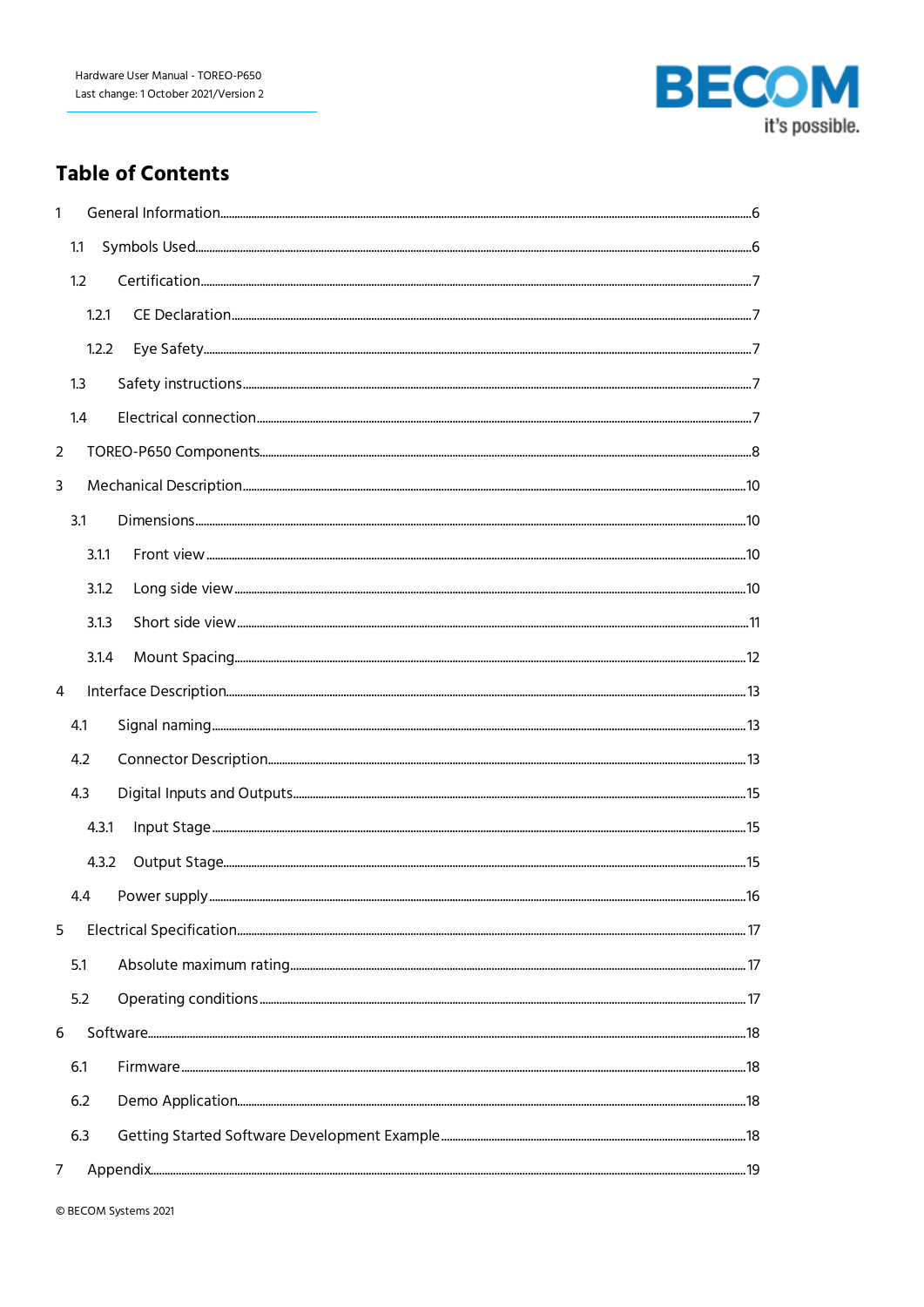

|    | 7.1   |  |
|----|-------|--|
|    | 7.1.1 |  |
|    | 7.1.2 |  |
|    | 7.2   |  |
|    | 7.3   |  |
|    | 7.3.1 |  |
|    | 7.3.2 |  |
|    | 7.3.3 |  |
|    | 7.4   |  |
| 8  |       |  |
|    | 8.1.1 |  |
|    | 8.1.2 |  |
| 9  |       |  |
|    | 9.1   |  |
|    | 9.2   |  |
|    | 9.3   |  |
|    | 9.3.1 |  |
|    | 9.4   |  |
| 10 |       |  |
| A  |       |  |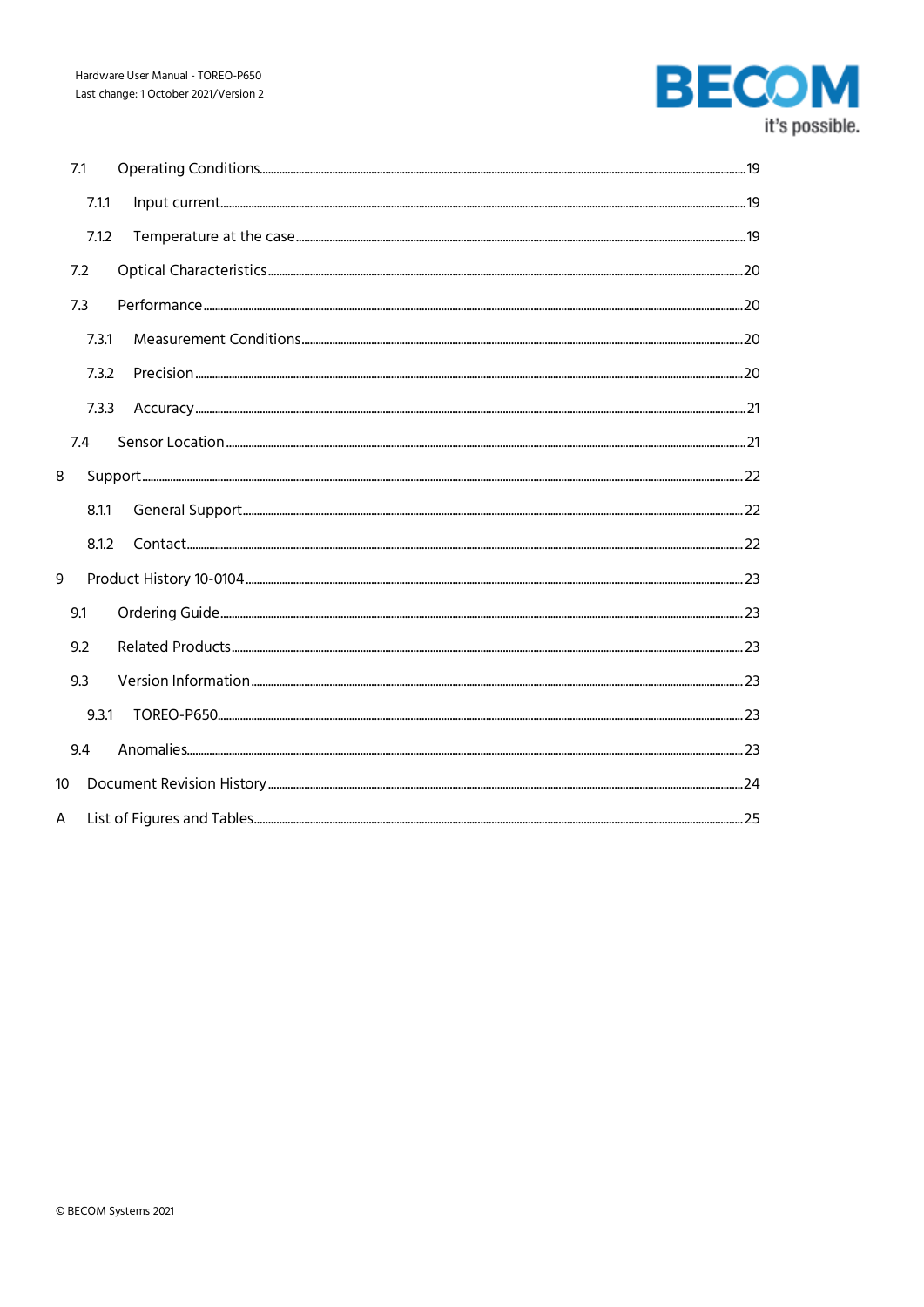

© BECOM Systems GmbH 2021

All Rights Reserved.

The information herein is given to describe certain components and shall not be considered as a guarantee of characteristics.

Terms of delivery and rights of technical change reserved.

We hereby disclaim any warranties, including but not limited to warranties of non-infringement, regarding circuits, descriptions and charts stated herein.

BECOM Systems makes and you receive no warranties or conditions, express, implied, statutory or in any communication with you. BECOM Systems specifically disclaims any implied warranty of merchantability or fitness for a particular purpose.

BECOM Systems takes no liability for any damages and errors causing of the usage of this board. The user of this board is responsible by himself for the functionality of his application. He is allowed to use the board only if he has the qualification. More information is found in the General Terms and Conditions (AGB).

#### Information

For further information on technology, delivery terms and conditions and prices please contact BECOM Systems [www.becom-group.com](http://www.becom-group.com/)



Warning

Due to technical requirements components may contain dangerous substances.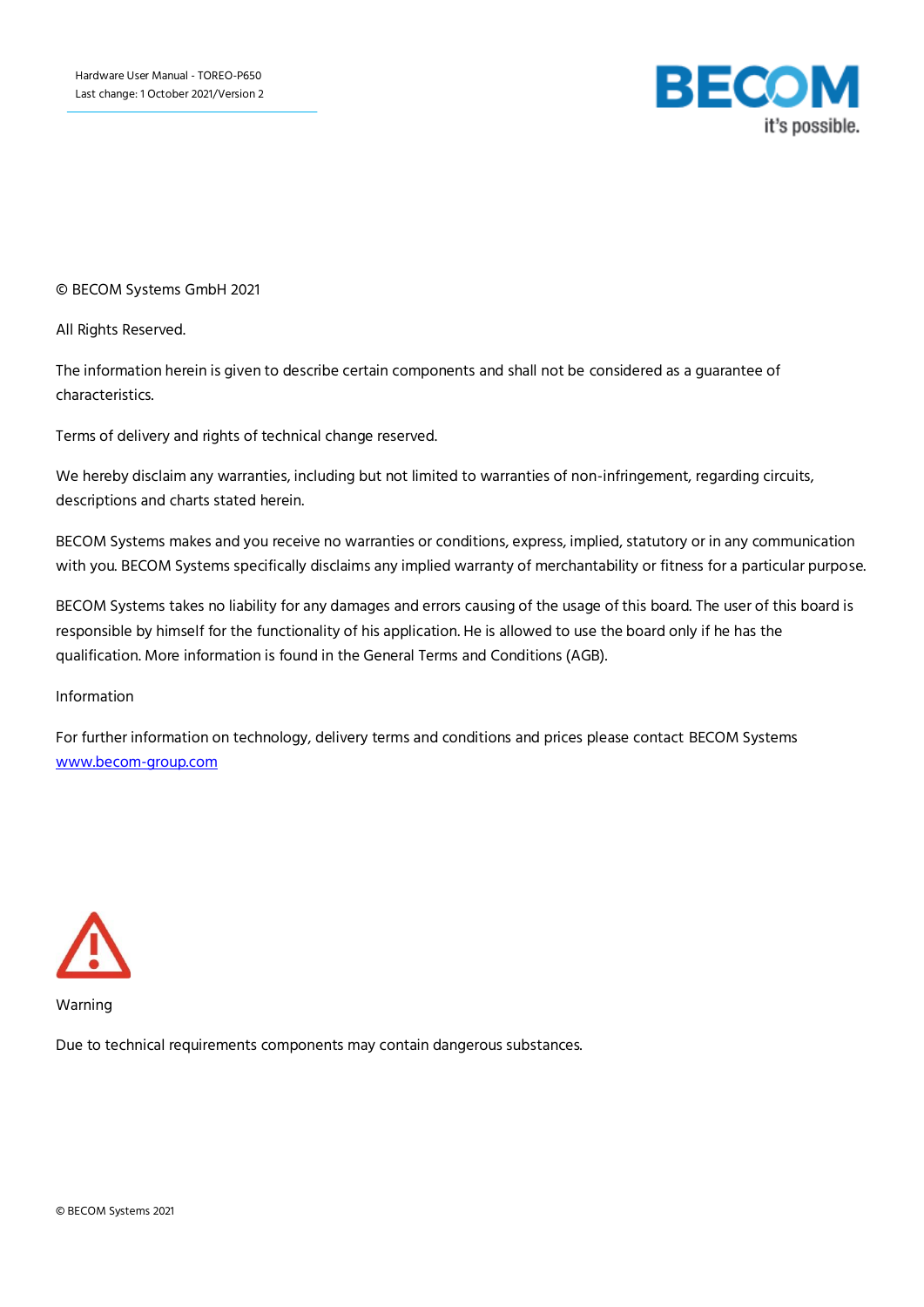

## <span id="page-5-0"></span>**1 General Information**

This guide applies to the TOREO-P650 from BECOM Systems. Follow this guide chapter by chapter to set up and understand your product. If a section of this document only applies to certain camera parts, this is indicated at the beginning of the respective section.

## <span id="page-5-1"></span>**1.1 Symbols Used**

This guide makes use of a few symbols and conventions:



#### **Warning**

Indicates a situation which, if not avoided, could result in minor or moderate injury and/or property damage or damage to the device.



#### **Caution**

Indicates a situation which, if not avoided, may result in minor damage to the device, in malfunction of the device or in data loss.



#### **Note**

Notes provide information on special issues related to the device or provide information that will make operation of the device easier.



#### **Procedures**

#### **A procedure always starts with a headline**

1. The number indicates the step number of a certain procedure you are expected to follow.

Steps are numbered sequentially.

This sign  $\blacktriangleright$  indicates an expected result of your action.



#### **References**

This symbol  $\overline{\mathbb{Q}}$  indicates a cross reference to a different chapter of this manual or to an external document.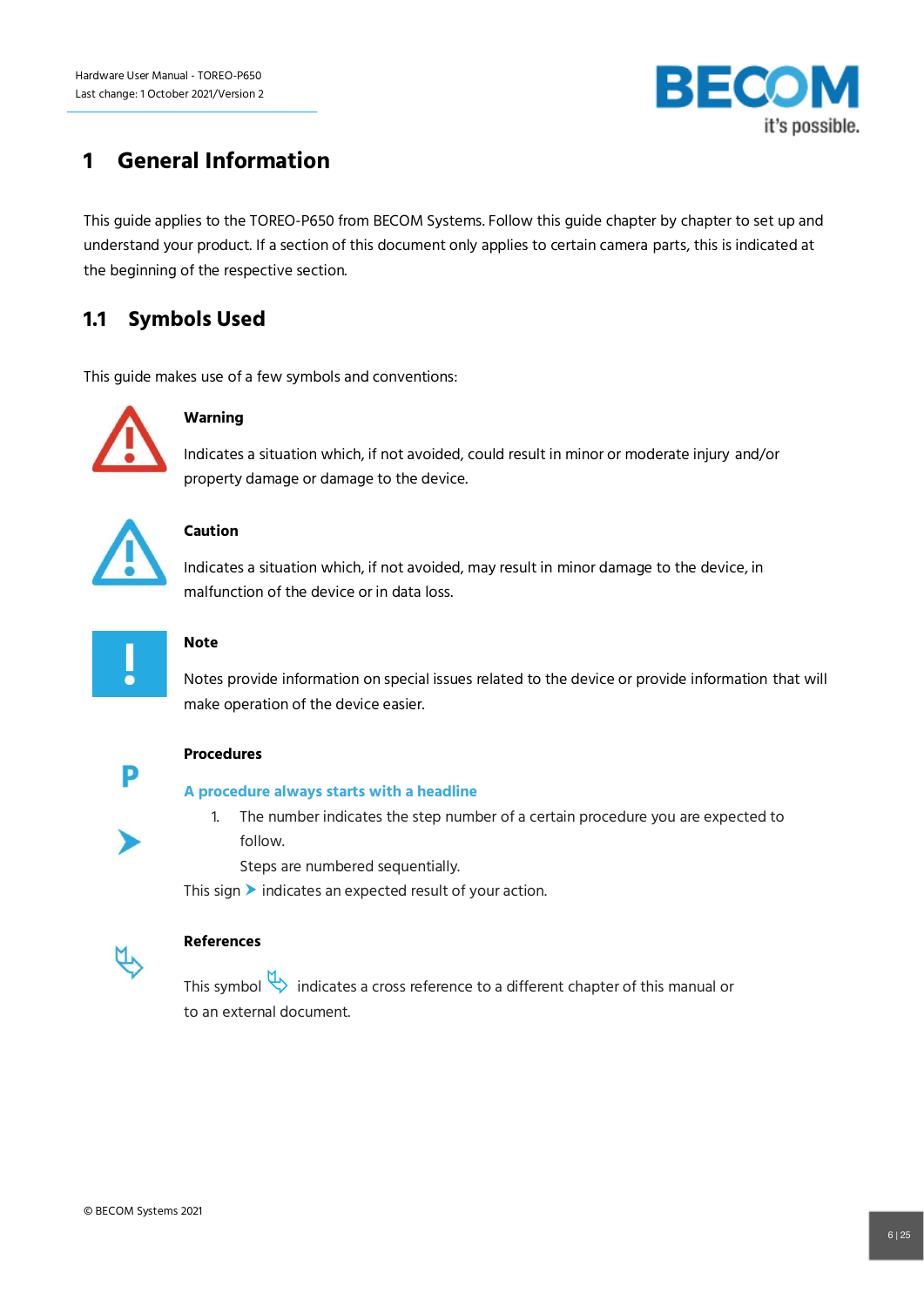

## <span id="page-6-0"></span>**1.2 Certification**

#### <span id="page-6-1"></span>**1.2.1 CE Declaration**

BECOM Systems hereby declares that this TOREO-P650 product is in compliance with the essential requirements and other relevant provisions of Directive 2014/35/EU.

# $\epsilon$

## <span id="page-6-2"></span>**1.2.2 Eye Safety**

| <b>Illumination: LEDs</b> | Wavelength          | 850nm (typ) | In accordance with |
|---------------------------|---------------------|-------------|--------------------|
|                           | <b>Output power</b> | TBD         | EN62471:2008 resp. |
|                           |                     |             | IEC62471:2006      |

## <span id="page-6-3"></span>**1.3 Safety instructions**



#### **Important**

This manual is part of the device and contains information and illustrations about the correct handling of the device and must be read before installation or use. Observe the operating instructions. Non-observance of the instructions, operation which is not in accordance with use as prescribed below, wrong installation or handling can affect the safety of people and machinery.

The installation and connection must comply with the applicable national and international standards. Responsibility lies with the person installing the unit.

## <span id="page-6-4"></span>**1.4 Electrical connection**



#### **Note**

The unit must be connected by a qualified electrician. Device of protection class III (PC III). The electric supply must only be made via PELV circuits. The device must only be powered by a limited energy source ( $\leq 30V$ ;  $\leq 8A$ ;  $\leq 100VA$ ). Disconnect power before connecting the unit.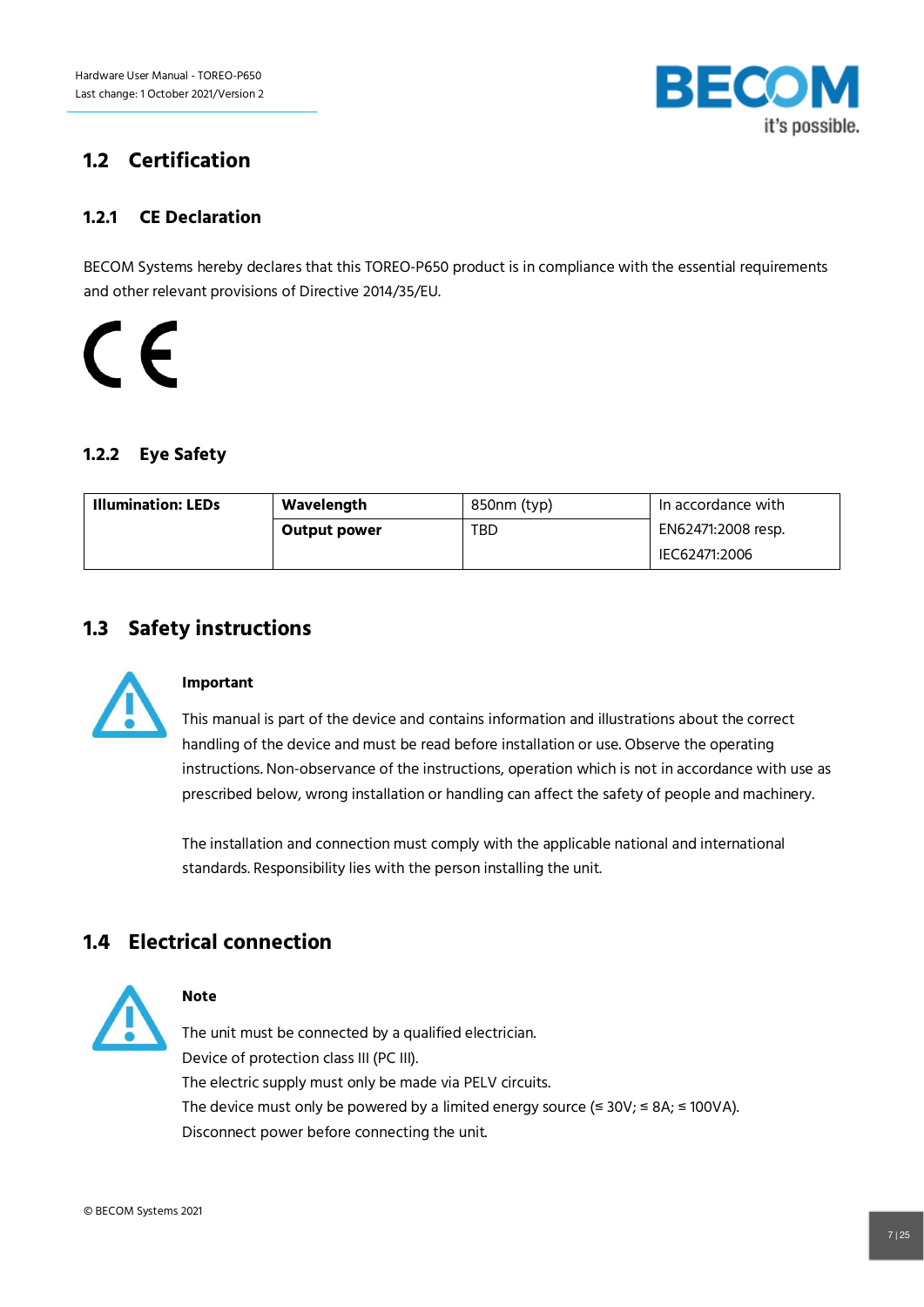

## <span id="page-7-0"></span>**2 TOREO-P650 Components**



Figure 2-1 TOREO-P650 components (frontside)

<span id="page-7-1"></span>

Figure 2-2 TOREO-P650 components (backside)

- <span id="page-7-2"></span>a. Illumination window
- b. ToF sensor window
- c. RGB sensors
- d. Status LED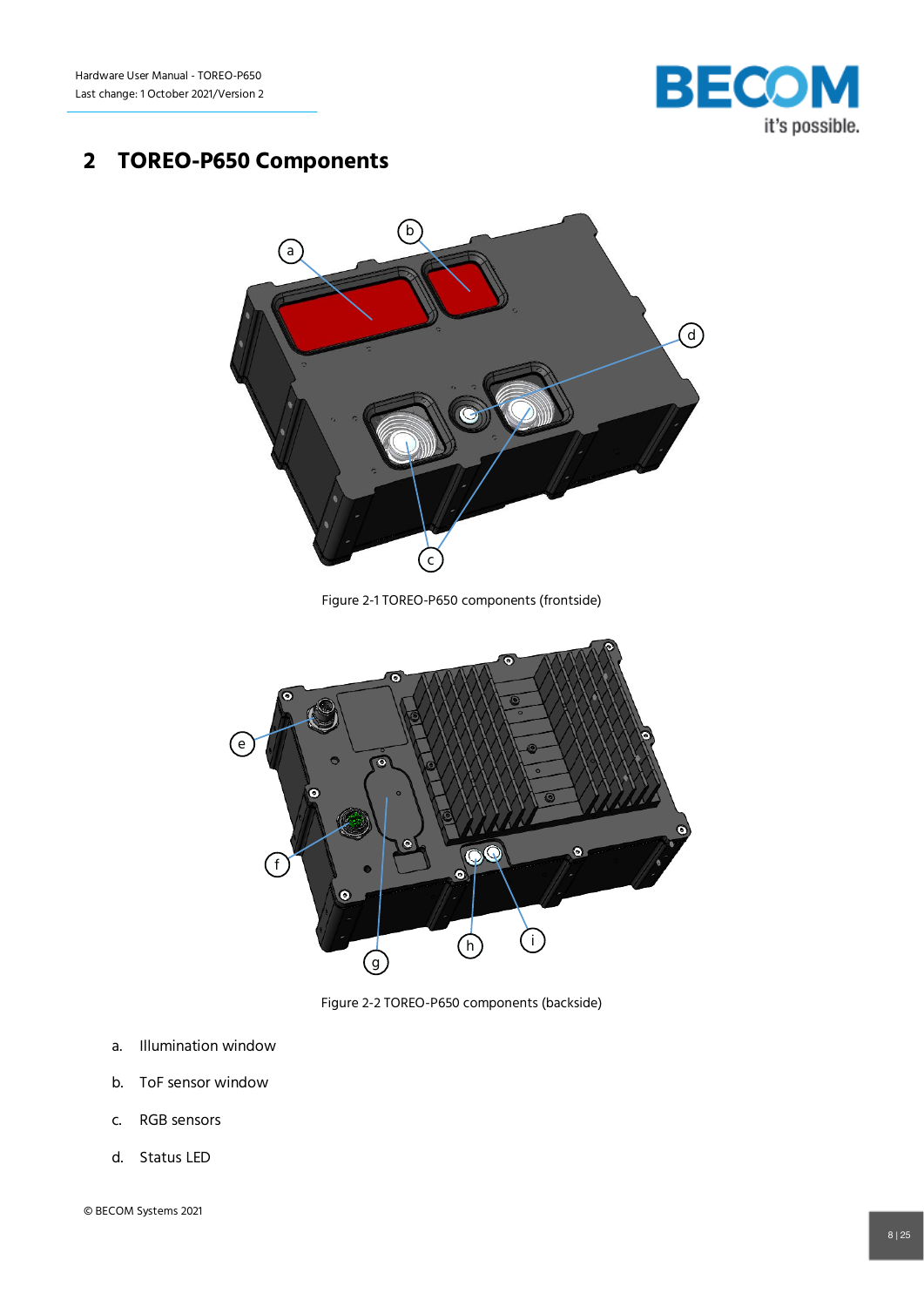

- e. IP67 compliant M12 connector for power supply and I/Os
- f. IP67 compliant M12 connector for gigabit Ethernet
- g. Service opening
- h. Ethernet activity LED
- i. Ethernet link status LED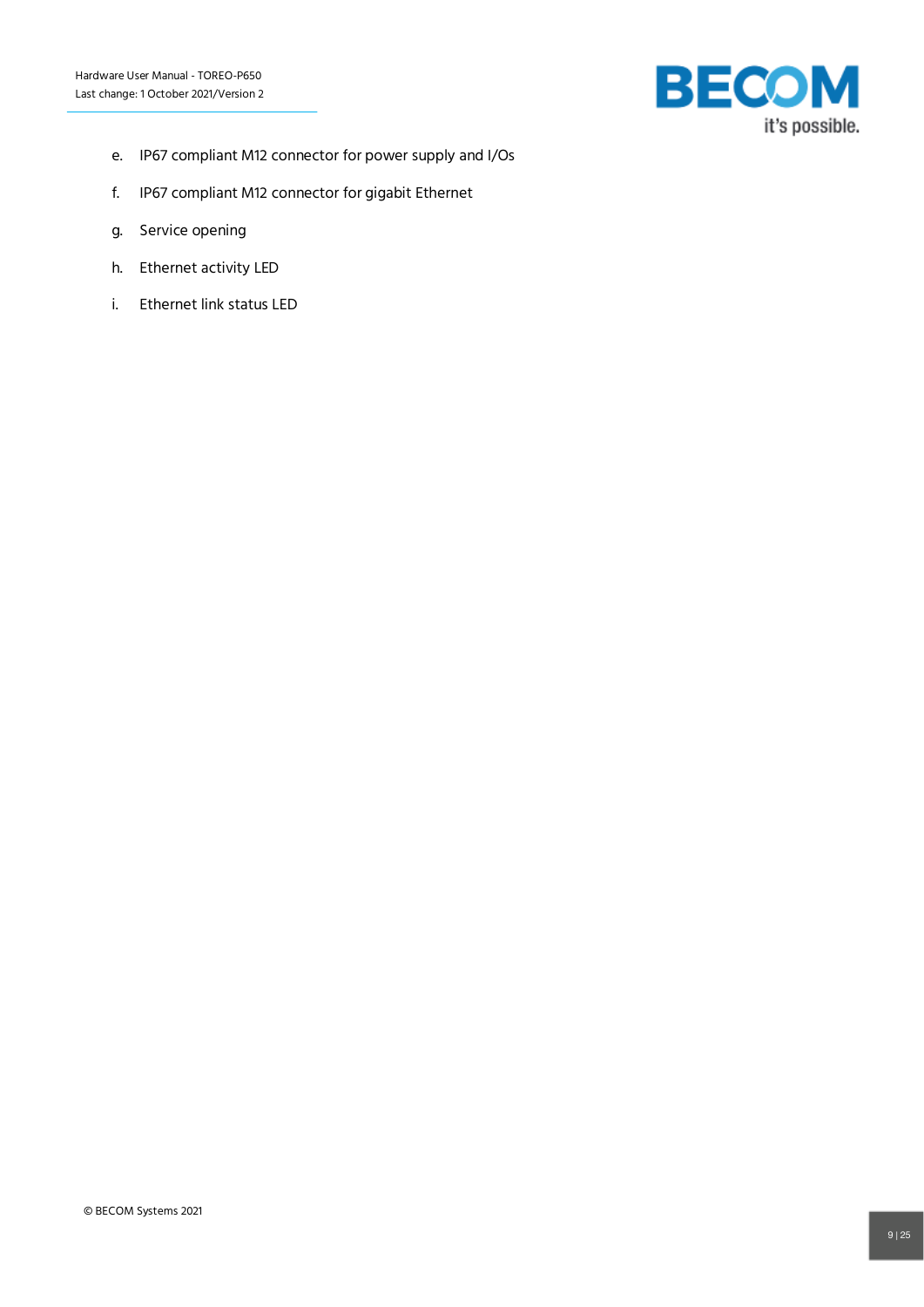

## <span id="page-9-0"></span>**3 Mechanical Description**

## <span id="page-9-1"></span>**3.1 Dimensions**

All dimensions are in mm, tolerance +/-0,2mm.

#### <span id="page-9-2"></span>**3.1.1 Front view**



Figure 3-1: Front view dimensions

## <span id="page-9-4"></span><span id="page-9-3"></span>**3.1.2 Long side view**

Mounting hole size: M4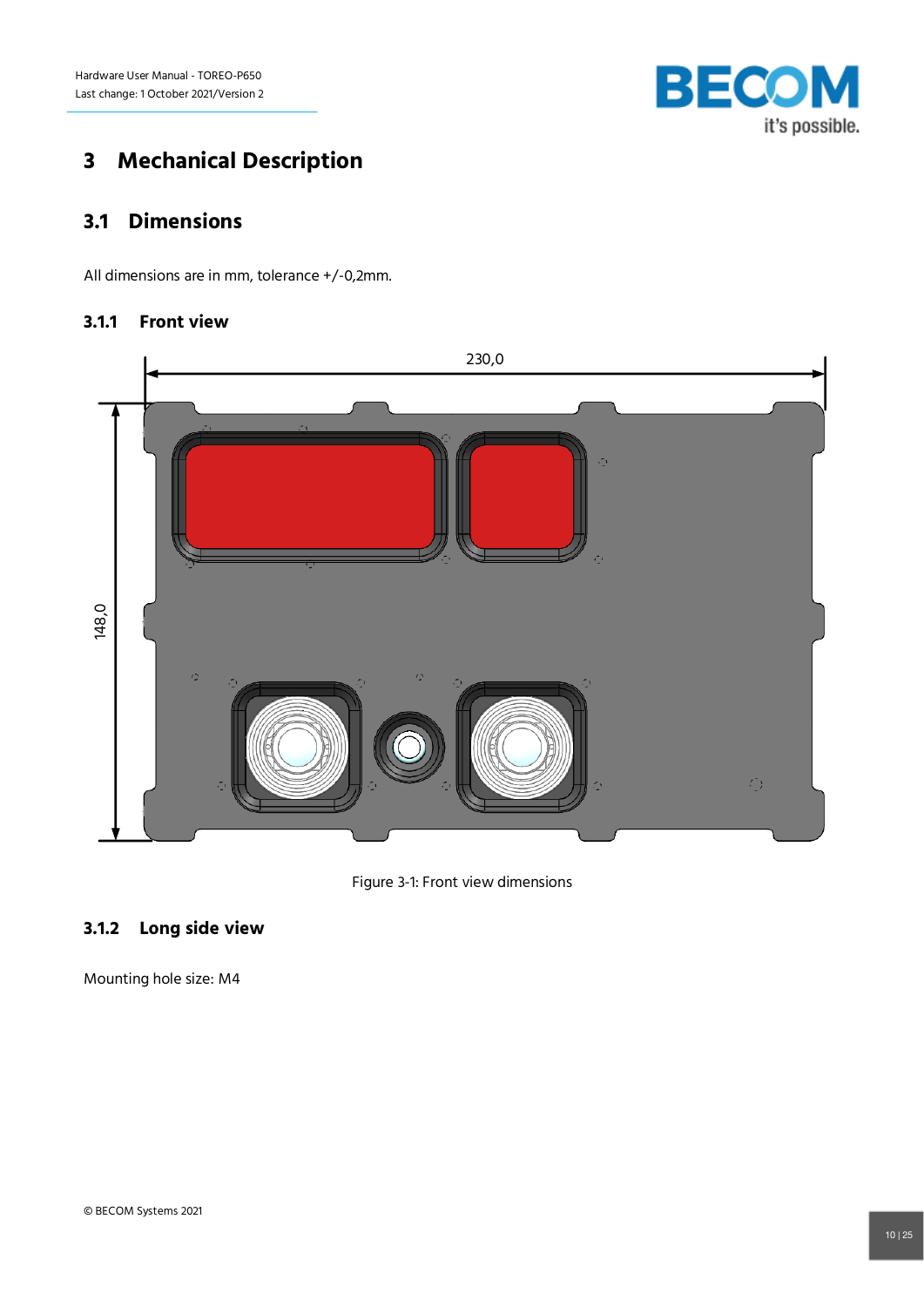



Figure 3-2: Long side view with mounting holes dimensions

#### <span id="page-10-1"></span><span id="page-10-0"></span>**3.1.3 Short side view**

Mounting hole size: M4



<span id="page-10-2"></span>Figure 3-3: Short side view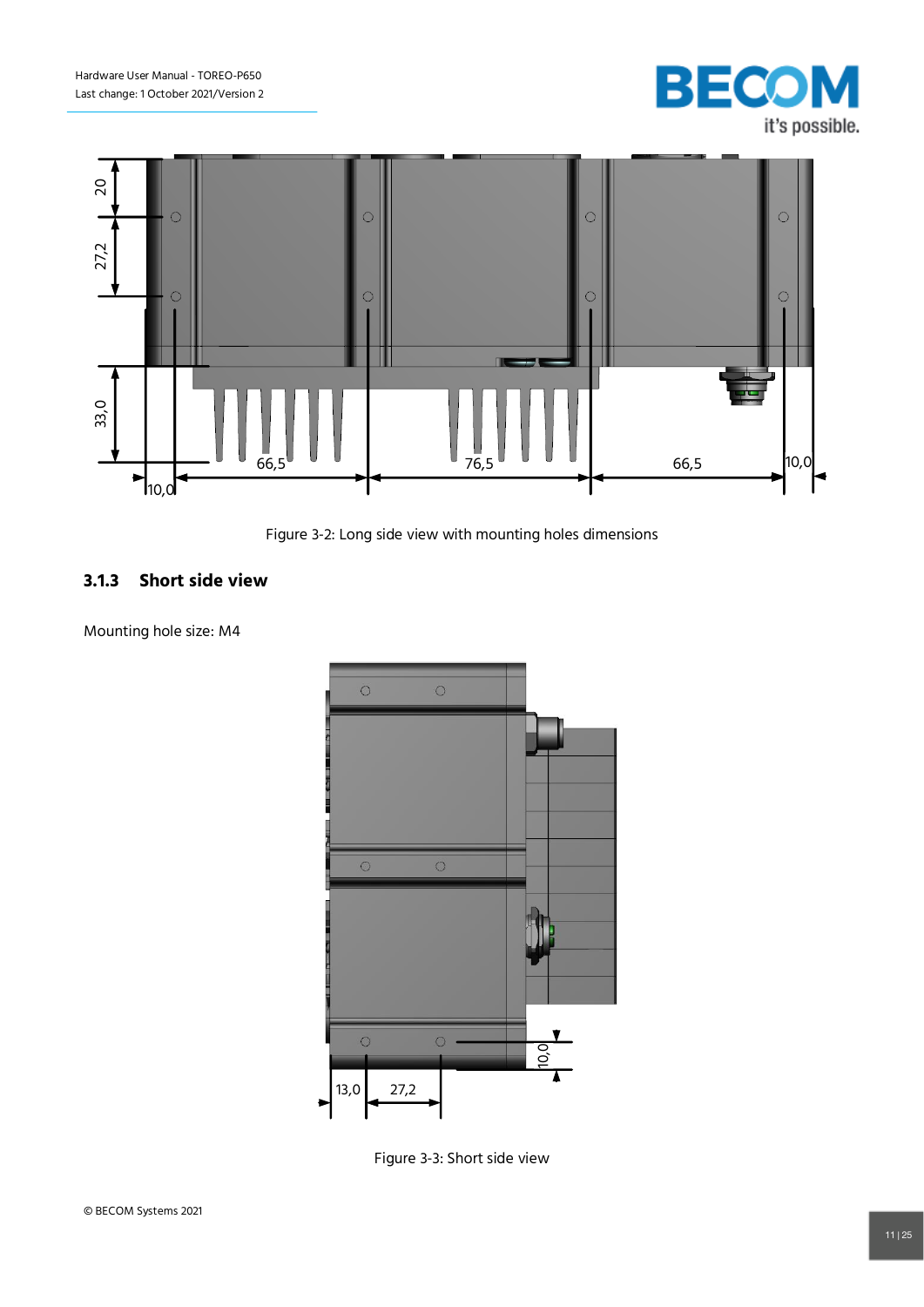

#### <span id="page-11-0"></span>**3.1.4 Mount Spacing**



#### **Caution**

Case may become hot! The user is responsible to take care for an appropriate cooling.

To prevent the TOREO-P650 from overheating, it is recommended, to keep away nearby objects. This guarantees a constant airflow for proper cooling. This bounding box may be violated, when other cooling techniques are provided.



<span id="page-11-1"></span>Figure 3-4: Bounding box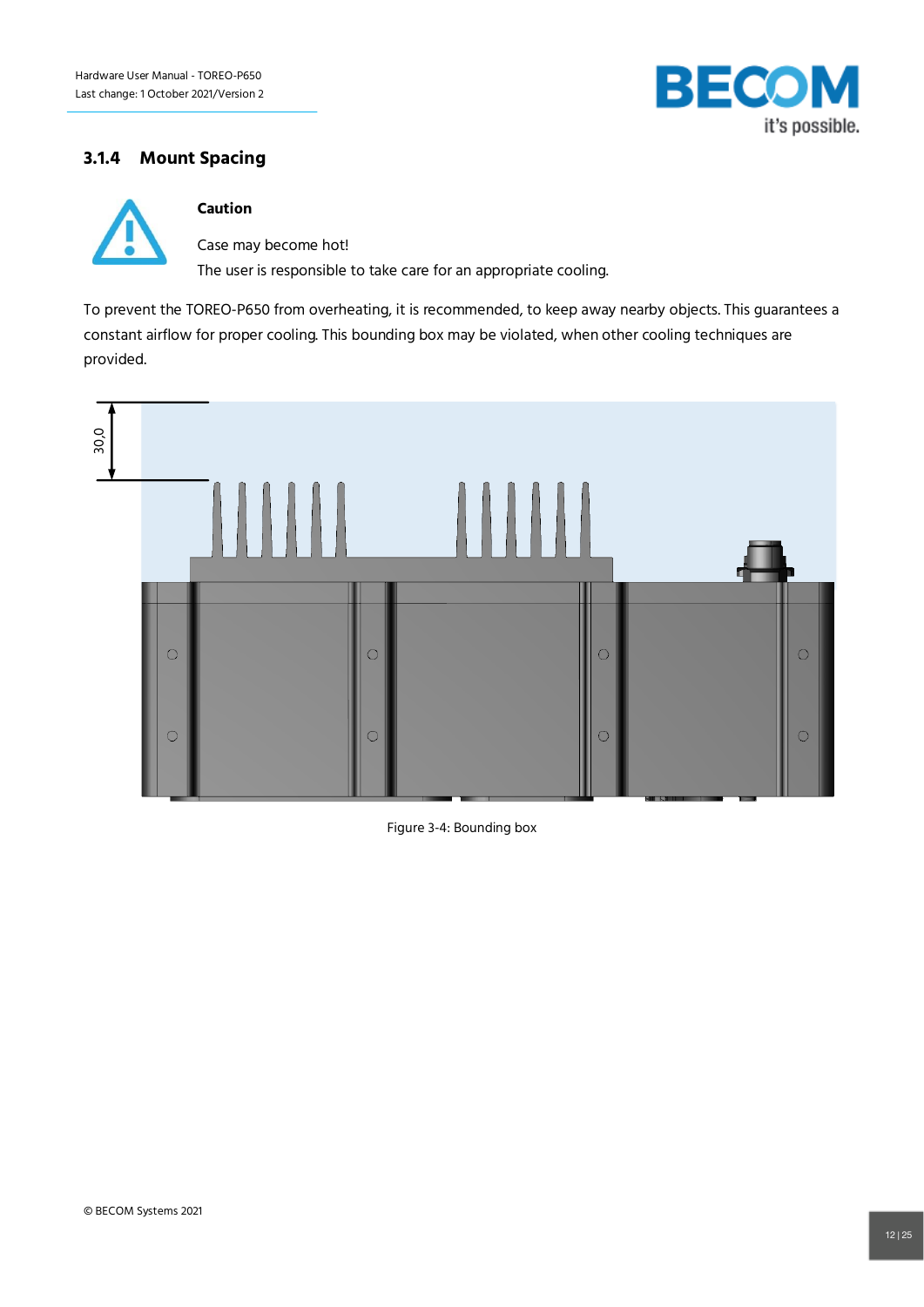

## <span id="page-12-0"></span>**4 Interface Description**

## <span id="page-12-1"></span>**4.1 Signal naming**

Signal names are usually written in capital letters. They are noted in positive logic (positive asserted). If the signal is negative asserted an "n" will be added as prefix to the signal name.

#### **Type:**

The type describes the electrical characteristics of the signal. The following types are available:

- I Input
- O Output
- DN Negative Differential I/O
- DP Positive Differential I/O
- P Power supply
- 3.3V TTL TTL compatible signal with 3.3V high level and 0V low level.
- 50V tolerant Accepts input voltage levels up to 50V (2.5V high voltage threshold)

## <span id="page-12-2"></span>**4.2 Connector Description**

The TOREO-P650 has two IP67 compliant connectors: An eight pole X-coded M12 connector used for gigabit ethernet communication, and a twelve pole M12 connector for power supply, and IOs.

<span id="page-12-3"></span>

Figure 4-1 M12 ethernet connector pinout

| Pin No. | <b>Name</b> | <b>Description</b>               |
|---------|-------------|----------------------------------|
|         | A -         | Gigabit Ethernet Lane A negative |
|         | A +         | Gigabit Ethernet Lane A positive |
|         | C -         | Gigabit Ethernet Lane C negative |
| 4       | $C +$       | Gigabit Ethernet Lane C positive |
|         | $D -$       | Gigabit Ethernet Lane D negative |
| 6       | D+          | Gigabit Ethernet Lane D positive |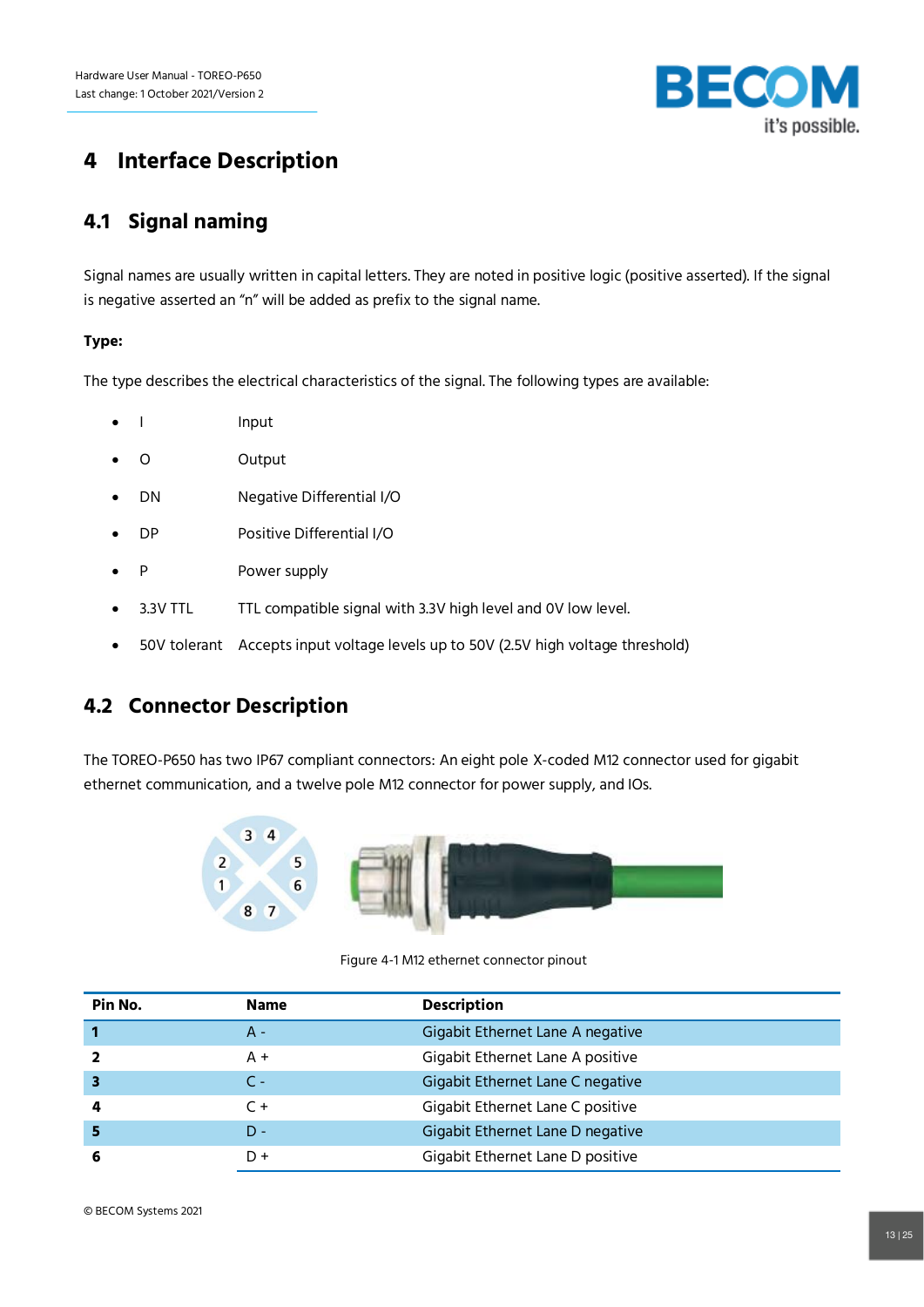

<span id="page-13-1"></span>

| Pin No. | Name | <b>Description</b>               |
|---------|------|----------------------------------|
|         | к    | Gigabit Ethernet Lane B negative |
|         | R +  | Gigabit Ethernet Lane B positive |

Table 4.1: M12 ethernet connector description



<span id="page-13-0"></span>Figure 4-2 M12 power and IO connector Pinout

| Pin No. | <b>Name</b>      | IO-Type    | <b>Description</b>                               |
|---------|------------------|------------|--------------------------------------------------|
|         | Vin              | <b>PWR</b> | <b>Positive Power Supply</b>                     |
|         | Vin              | <b>PWR</b> | Positive Power Supply                            |
| 3       | Vin              | <b>PWR</b> | <b>Positive Power Supply</b>                     |
| 4       | <b>TRIGGER</b>   |            | External trigger input / Recovery boot selection |
| 5       | <b>nRESET</b>    |            | Camera reset input                               |
| 6       | OUT1             | O          | Solid state relay output 1                       |
| 7       | <b>DGND</b>      | <b>PWR</b> | Reference ground for reset and trigger signals   |
| 8       | OUT <sub>2</sub> | O          | Solid state relay output 2                       |
| 9       | OUT_COM          | $\circ$    | Solid state relay common                         |
| 10      | <b>GND</b>       | <b>PWR</b> | Power Ground                                     |
| 11      | <b>GND</b>       | <b>PWR</b> | Power Ground                                     |
| 12      | <b>GND</b>       | <b>PWR</b> | Power Ground                                     |

<span id="page-13-2"></span>Table 4.2: M12 power and IO connector description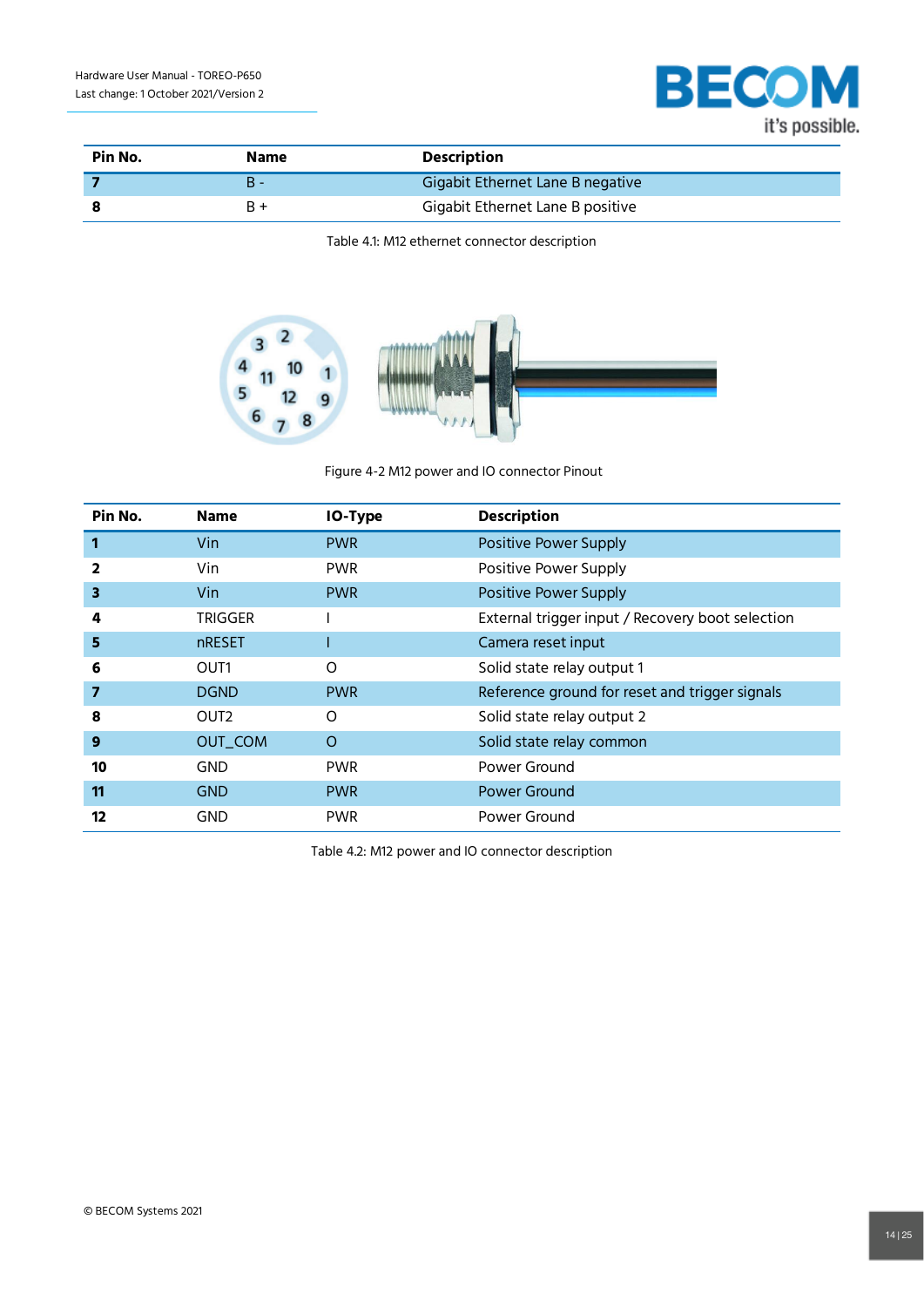

## <span id="page-14-0"></span>**4.3 Digital Inputs and Outputs**

#### <span id="page-14-1"></span>**4.3.1 Input Stage**

The implementation of the input stages for both digital inputs (reset and trigger) are shown in [Figure 4-3.](#page-14-3)





<span id="page-14-3"></span>The internal 10 kΩ pull-up resistor allows to assert the signals by just shorting the pin to the corresponding reference ground. But also applying a voltage (limited to 36 V) to the pin is acceptable. The on/off threshold is 1.05 V.

#### <span id="page-14-2"></span>**4.3.2 Output Stage**

The implementation of the output stages is shown i[n Figure 4-4.](#page-14-4)



Figure 4-4 Output Stage

<span id="page-14-4"></span>The GPIOs 14 and 15 are routed to a dual solid-state relay (SSR) with one common pin. All three pins are electrically isolated from the others on the M12 connector. The maximum current through each SSR is limited to 200 mA, the maximum allowed clamp voltage is 50 V.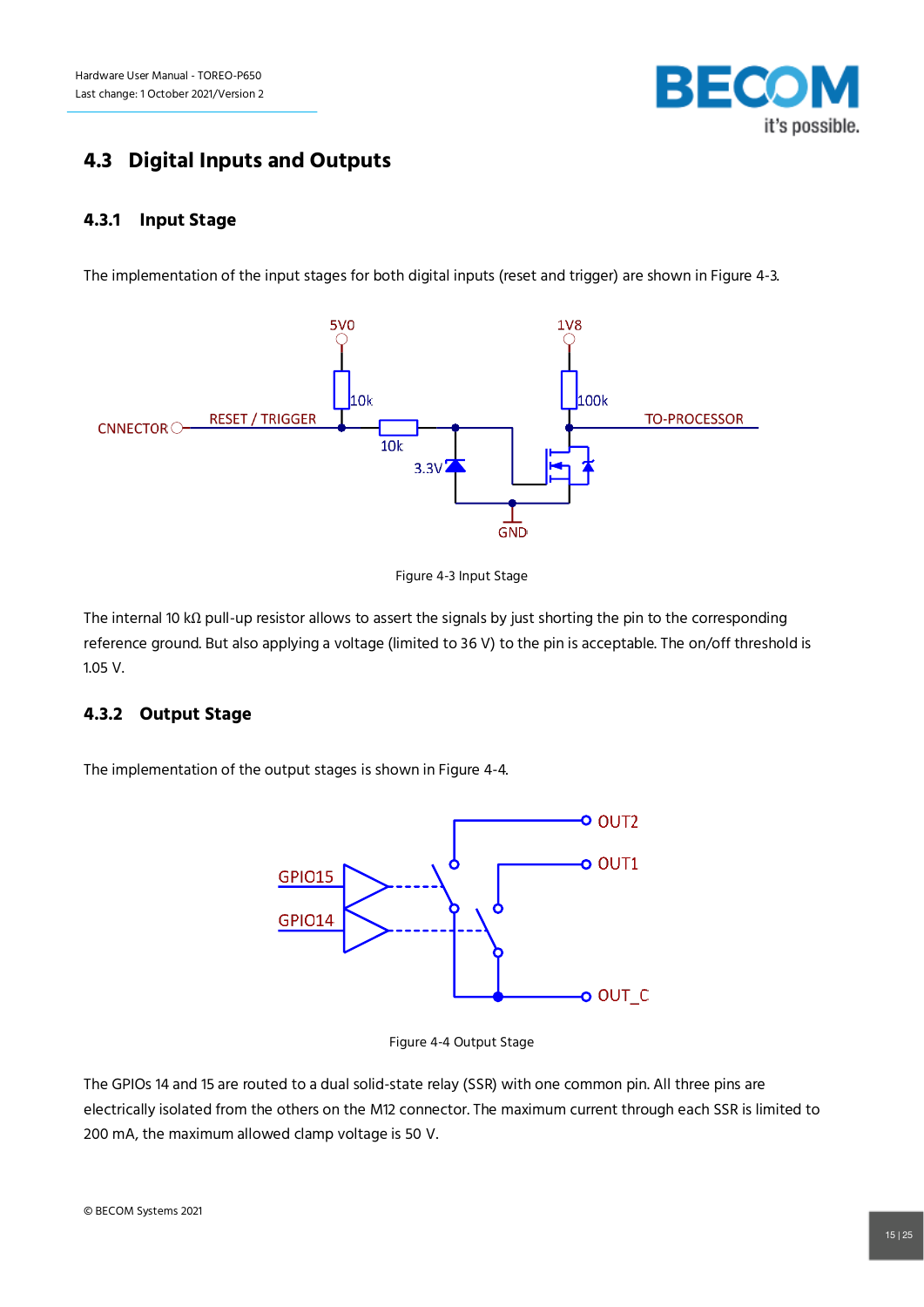

## <span id="page-15-0"></span>**4.4 Power supply**

The operational voltage range is 20 V to 30 V. To prevent internal components from being damaged, the power supply protection circuit turns off the power supply, if it is not within the specified boundaries.



#### **1) Note**

Use inherently limited power sources only!

#### **2) Note**

The power protection circuit delays the camera supply by approx. 5 s after the external supply is turned on.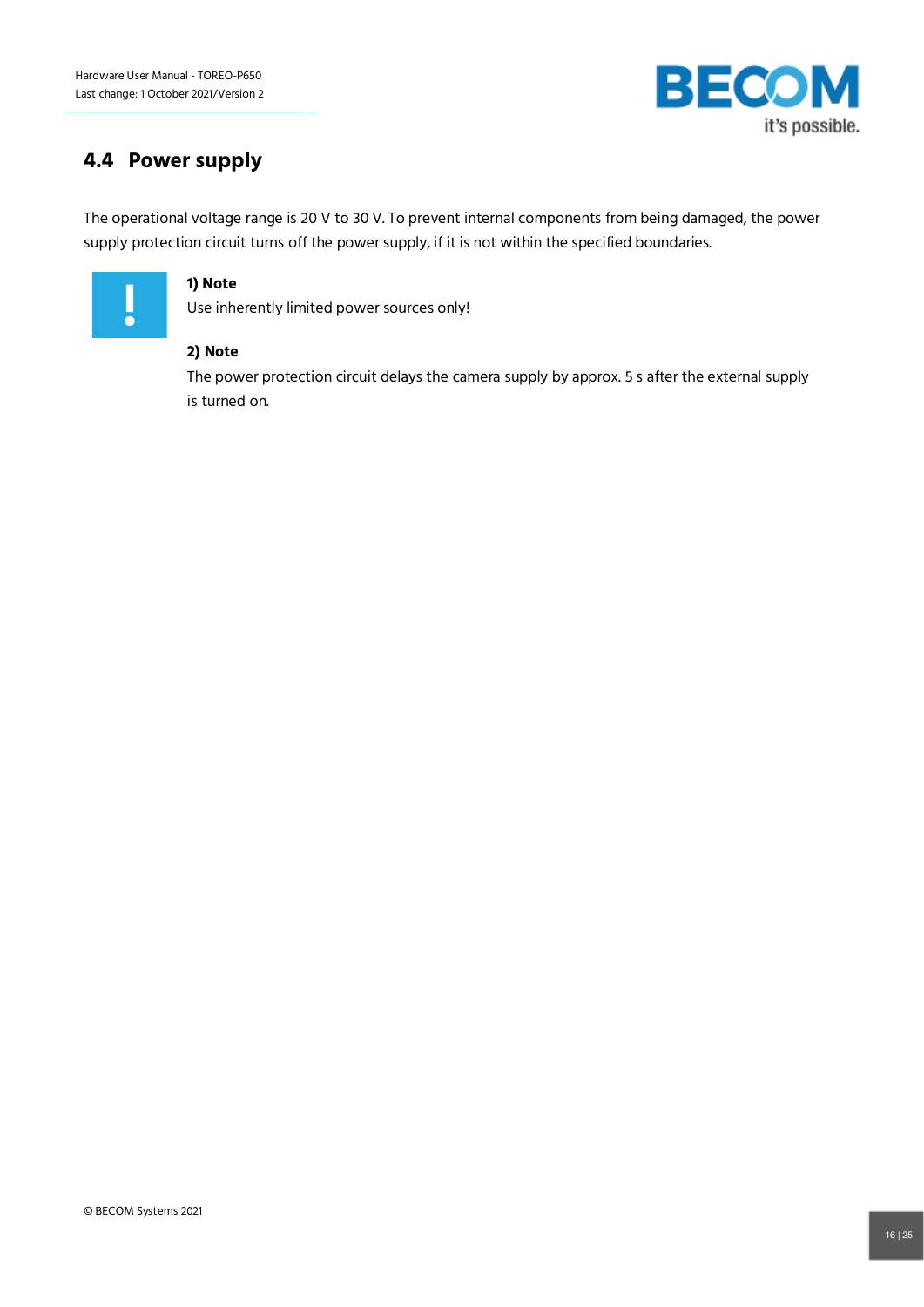

## <span id="page-16-0"></span>**5 Electrical Specification**

## <span id="page-16-1"></span>**5.1 Absolute maximum rating**

Stresses above the absolute maximum ratings listed i[n Table 5.1](#page-16-3) may cause permanent damage to the device. These are stress ratings only and functional operation of the device at these conditions is not implied. Exposure to maximum rating conditions for extended periods may affect device reliability.

| Symbol                | <b>Parameter</b>     | <b>Conditions</b> | Min    | Max | Unit |
|-----------------------|----------------------|-------------------|--------|-----|------|
| <b>V<sub>IN</sub></b> | DC supply voltage    |                   | -40    | 40  | V    |
| V <sub>IRST</sub>     | Reset Input          |                   | $-0.3$ | 36  | V    |
| <b>VITRG</b>          | <b>Trigger Input</b> |                   | $-0.3$ | 36  | V    |
| T <sub>A</sub>        | Ambient temperature  |                   | -40    | 60  | °C   |

Table 5.1: Absolute maximum ratings

## <span id="page-16-3"></span><span id="page-16-2"></span>**5.2 Operating conditions**

<span id="page-16-4"></span>

| Symbol          | <b>Parameter</b>                        | <b>Conditions</b> | Min | Max   | Unit           |
|-----------------|-----------------------------------------|-------------------|-----|-------|----------------|
| $V_{IN}$        | DC supply voltage                       |                   | 20  | 30    | V              |
| $I_{IN\_INT}$   | Input supply current during integration | Vin = 24 V        |     | 6.55  | A              |
| $I_{IN\_IDL}$   | Input supply between integration phases | $Vin = 24 V$      |     | 0.4   | $\overline{A}$ |
| $P_{INT}$       | Peak Input Power during integration     | $Vin = 24 V$      |     | 157.2 | W              |
| V <sub>IH</sub> | Reset and trigger input high level      |                   | 1.2 | 30    | V              |
| $V_{IL}$        | Reset and trigger input low level       |                   | 1.2 | 30    | V              |
| $I_{SR}$        | Solid state relay input current         |                   | 0   | 200   | mA             |
| $R_{SR\_ON}$    | Solid state relay on resistance         |                   | 10  |       | Ω              |

Table 5.2: Operating conditions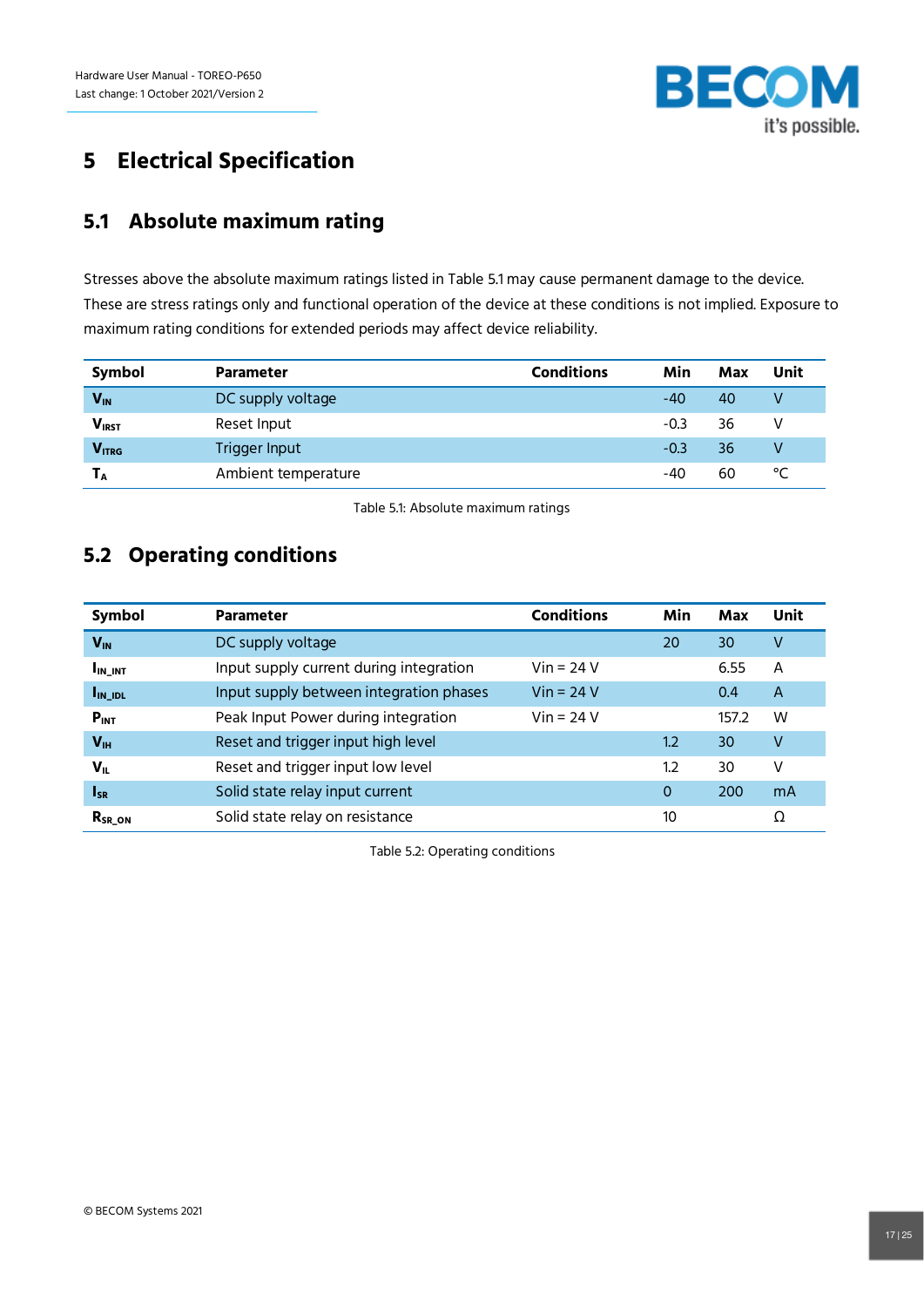

## <span id="page-17-0"></span>**6 Software**

## <span id="page-17-1"></span>**6.1 Firmware**

For a description of the firmware related interfaces, protocol descriptions, register settings, etc. please refer to the Software User Manual.

## <span id="page-17-2"></span>**6.2 Demo Application**

For the first evaluation of the camera and to evaluate different settings and configurations a .NET demo application for Microsoft Windows is provided: BLT-ToF-Suite. The demo application can be downloaded from our support web site [http://systems.becom-group.com/support.](http://systems.becom-group.com/support)

## <span id="page-17-3"></span>**6.3 Getting Started Software Development Example**

To facilitate the integration of the Argos module in your own application a getting started example will be available on our download site. Please refer to our support site [http://systems.becom-group.com/support.](http://systems.becom-group.com/support)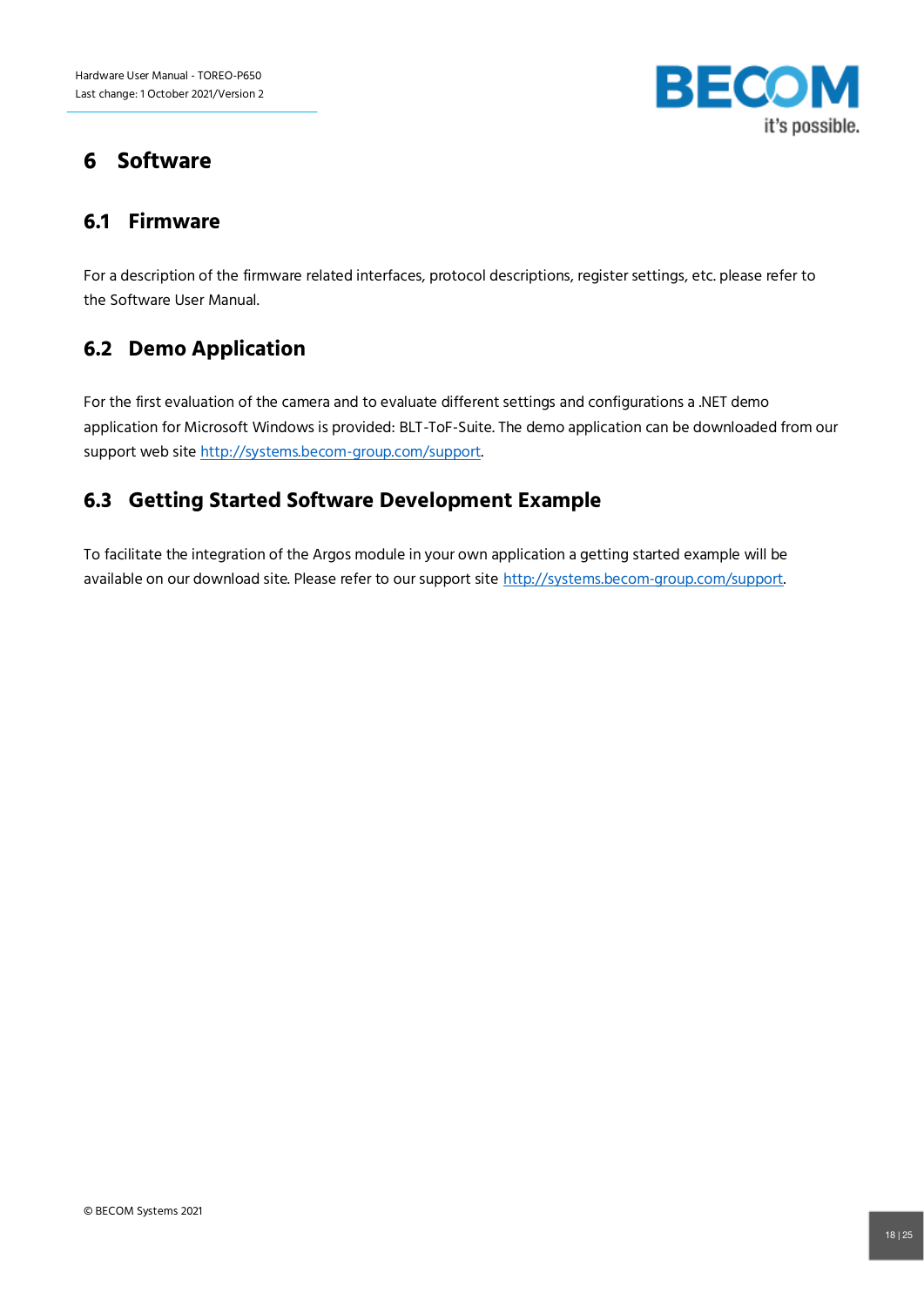

## <span id="page-18-0"></span>**7 Appendix**

## <span id="page-18-1"></span>**7.1 Operating Conditions**

#### <span id="page-18-2"></span>**7.1.1 Input current**

The average input current depends on the selected frame-rate (fps) and the integration time ( $t_{INT}$ ). The following figure shows typical values. The values on the x axis shows the FITP which has been calculated with the following equation:

$$
FITP = t_{INT} [ms] \cdot fps \left[\frac{1}{s}\right] \cdot 4
$$

TBD

Figure 7-1: Input current @24V depending on frame-rate integration time product

#### <span id="page-18-4"></span><span id="page-18-3"></span>**7.1.2 Temperature at the case**

The following figure shows the expected case temperature @ 25°C ambient temperature depending on the frame-rate integration time product (FITP). The FITP has been calculated as follow:

$$
FITP = t_{INT} [ms] \cdot fps \left[\frac{1}{s}\right] \cdot 4
$$
  
TBD

Figure 7-2: Expected cooling plate temperature depending on frame-rate integration time product

<span id="page-18-5"></span>The temperature on the casing can be reduced by mounting an additional heat sink on the cooling plate.



#### **Caution**

The user is responsible to take care for an appropriate cooling if the Argos camera is mounted into a case.



#### **Caution**

Be careful to not stress the device beyond the limits, otherwise you may damage the device.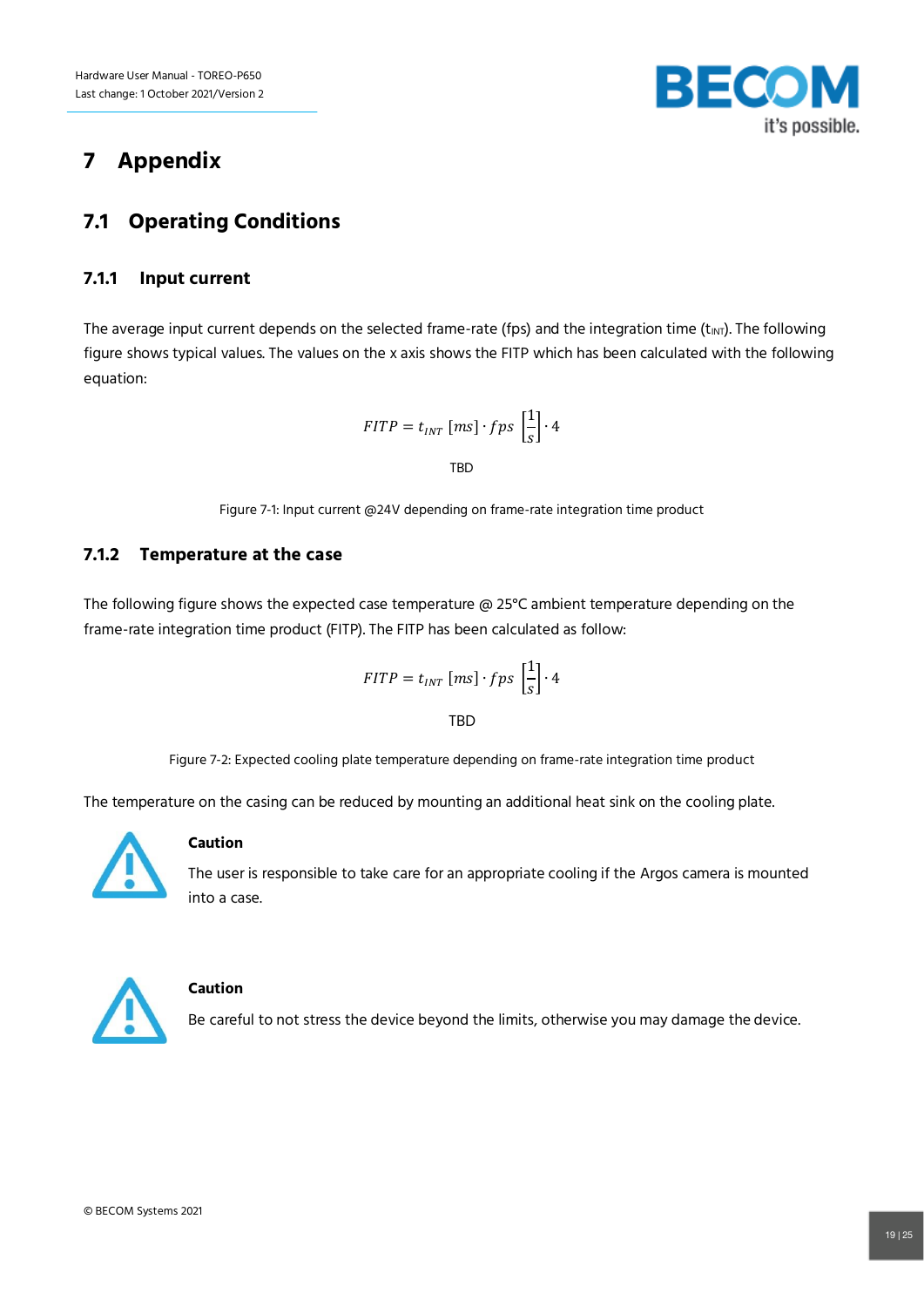

## <span id="page-19-0"></span>**7.2 Optical Characteristics**

| Symbol               | <b>Parameter</b>                    | Min | <b>Typical</b> | <b>Max</b> | Unit          |
|----------------------|-------------------------------------|-----|----------------|------------|---------------|
| #LDs                 | Amount of VCSEL laser diodes        |     | 16             |            |               |
| <b>ACENTROID</b>     | Centroid-Wavelength of Illumination |     | 850            |            | nm            |
| Δλ                   | Spectral Bandwidth                  |     | 30             |            | nm            |
| l,                   | Radiant intensity                   |     | TBD            |            | W/sr          |
| FoV-ToF <sub>H</sub> | <b>Horizontal Field of View</b>     |     | 60             |            | Deg           |
| FoV-ToF <sub>v</sub> | Vertical Field of View              |     | TBD            |            | Deg           |
| FoV-RGB <sub>H</sub> | <b>Horizontal Field of View</b>     |     | <b>TBD</b>     |            | Deg           |
| $FOV-RGBv$           | Vertical Field of View              |     | TBD            |            | Deg           |
| RES <sub>TOF</sub>   | Spatial resolution ToF              |     | 640 x 480      |            | <b>Pixels</b> |
| <b>RES</b> RGR       | Spatial resolution RGB              |     | 13M            |            | Pixel         |

Table 7-1: Sensor Characteristics

## <span id="page-19-4"></span><span id="page-19-1"></span>**7.3 Performance**

#### <span id="page-19-2"></span>**7.3.1 Measurement Conditions**

All the following measurements have been acquired at the following constant environmental conditions.

| 23 °C          |
|----------------|
| 35%            |
| <b>500 Lux</b> |
|                |

Table 7-2: Environmental Specification

<span id="page-19-5"></span>The camera parameters for the ToF sensor are as follow:

| <b>Parameter</b>            | Value  |
|-----------------------------|--------|
| <b>Modulation Frequency</b> | 60 MHz |
| Frame-rate                  | 20 fps |
| <b>Integration time</b>     | 0,6ms  |
| <b>Target Reflectivity</b>  | 24%    |

Table 7-3: Camera Parameters

#### <span id="page-19-6"></span><span id="page-19-3"></span>**7.3.2 Precision**

The following graph shows the standard deviation over 100 samples.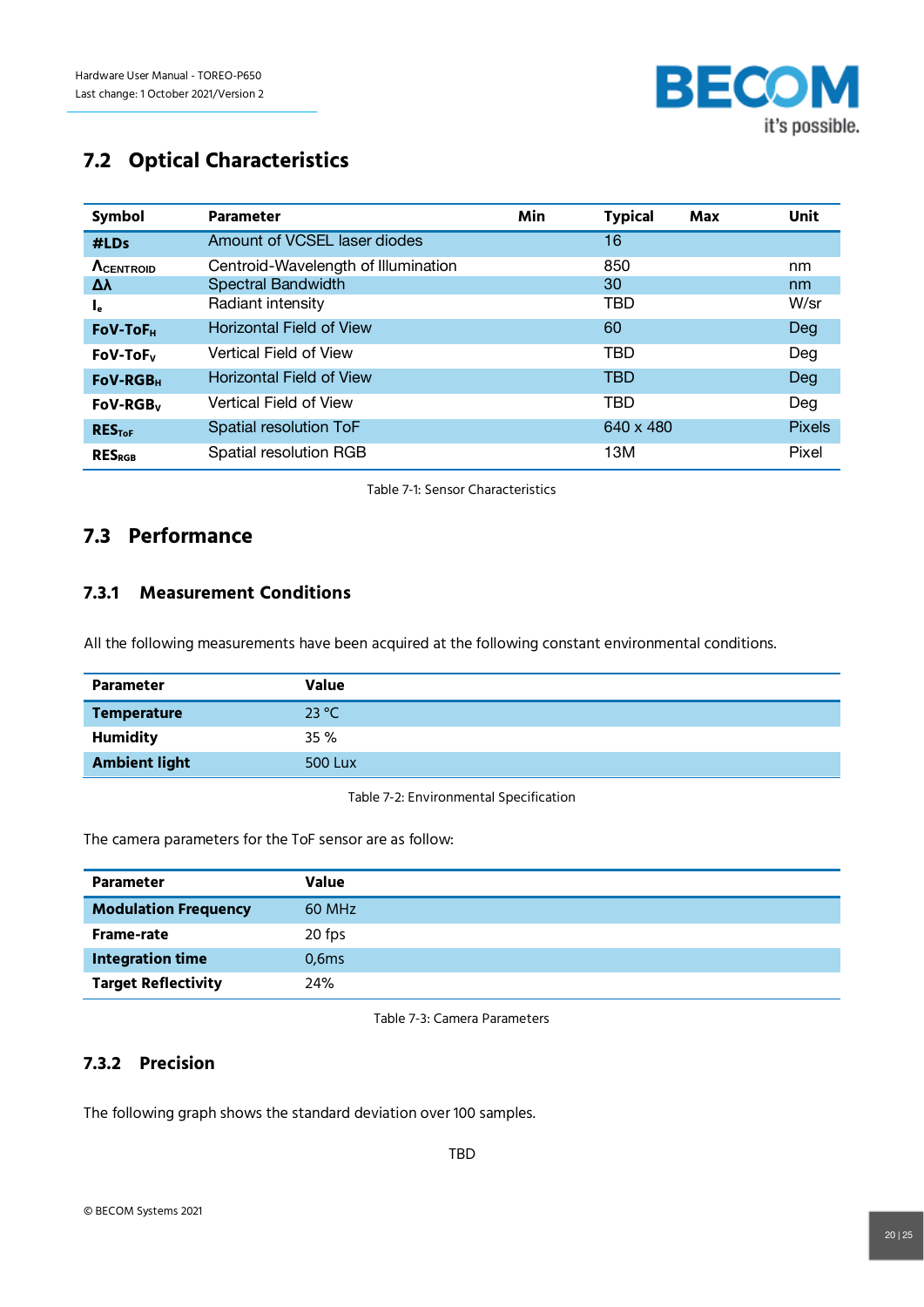

Figure 7-3: Precision

#### <span id="page-20-2"></span><span id="page-20-0"></span>**7.3.3 Accuracy**

The following figures has been determined by a frame-rate of 30fps and an integration time of 3,5ms with a reflectivity of 90%.

TBD

Figure 7-4: Accuracy

## <span id="page-20-4"></span><span id="page-20-3"></span><span id="page-20-1"></span>**7.4 Sensor Location**

Figure 7-5: Location of optical center of sensor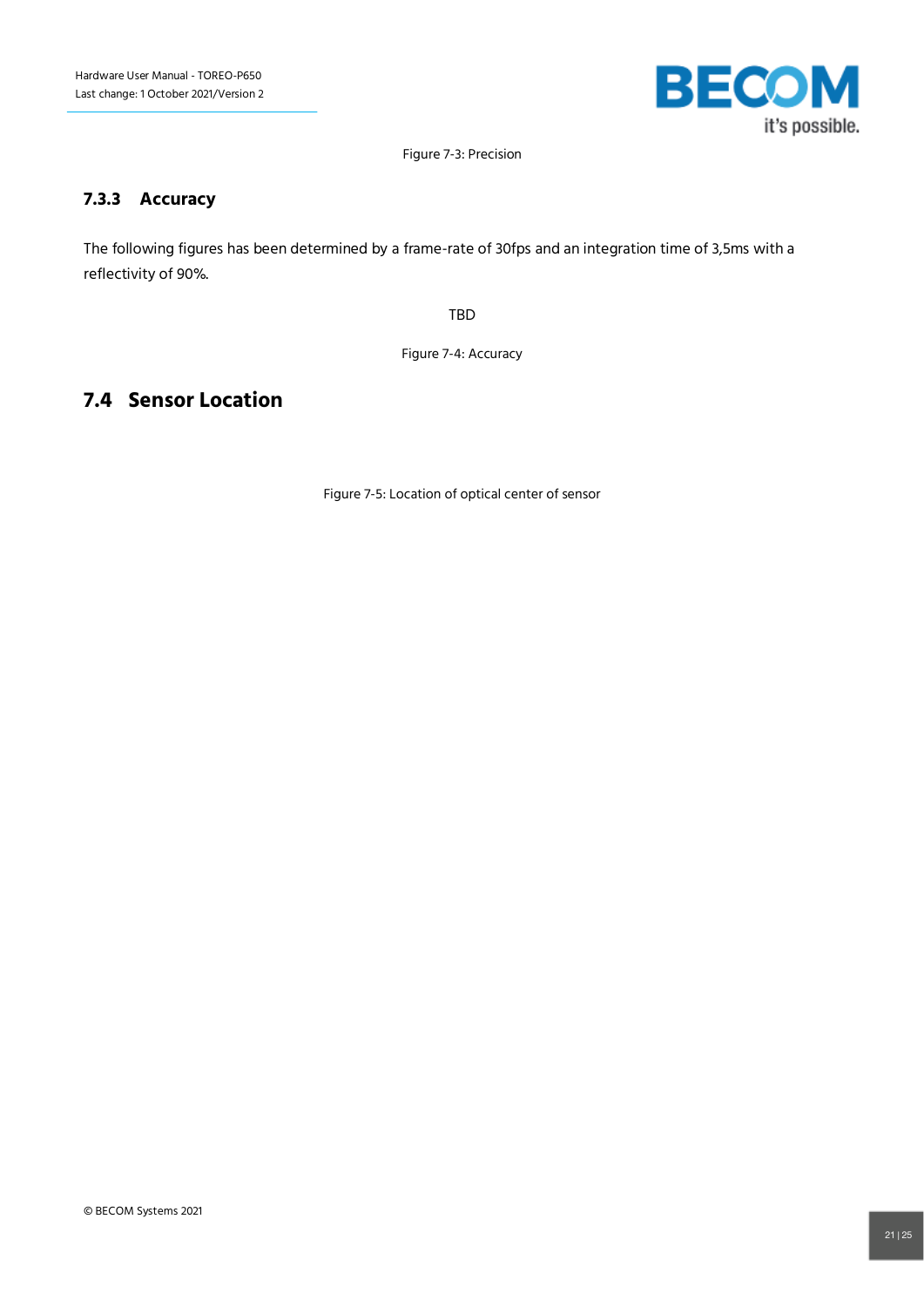

## <span id="page-21-0"></span>**8 Support**

#### <span id="page-21-1"></span>**8.1.1 General Support**

General support for products can be found at BECOM Systems' support site

#### Support Link

<http://systems.becom-group.com/support>

#### <span id="page-21-2"></span>**8.1.2 Contact**

BECOM Systems GmbH

Email[: support.systems@becom-group.com](mailto:support.systems@becom-group.com)

Tel. +43 1 9142091 0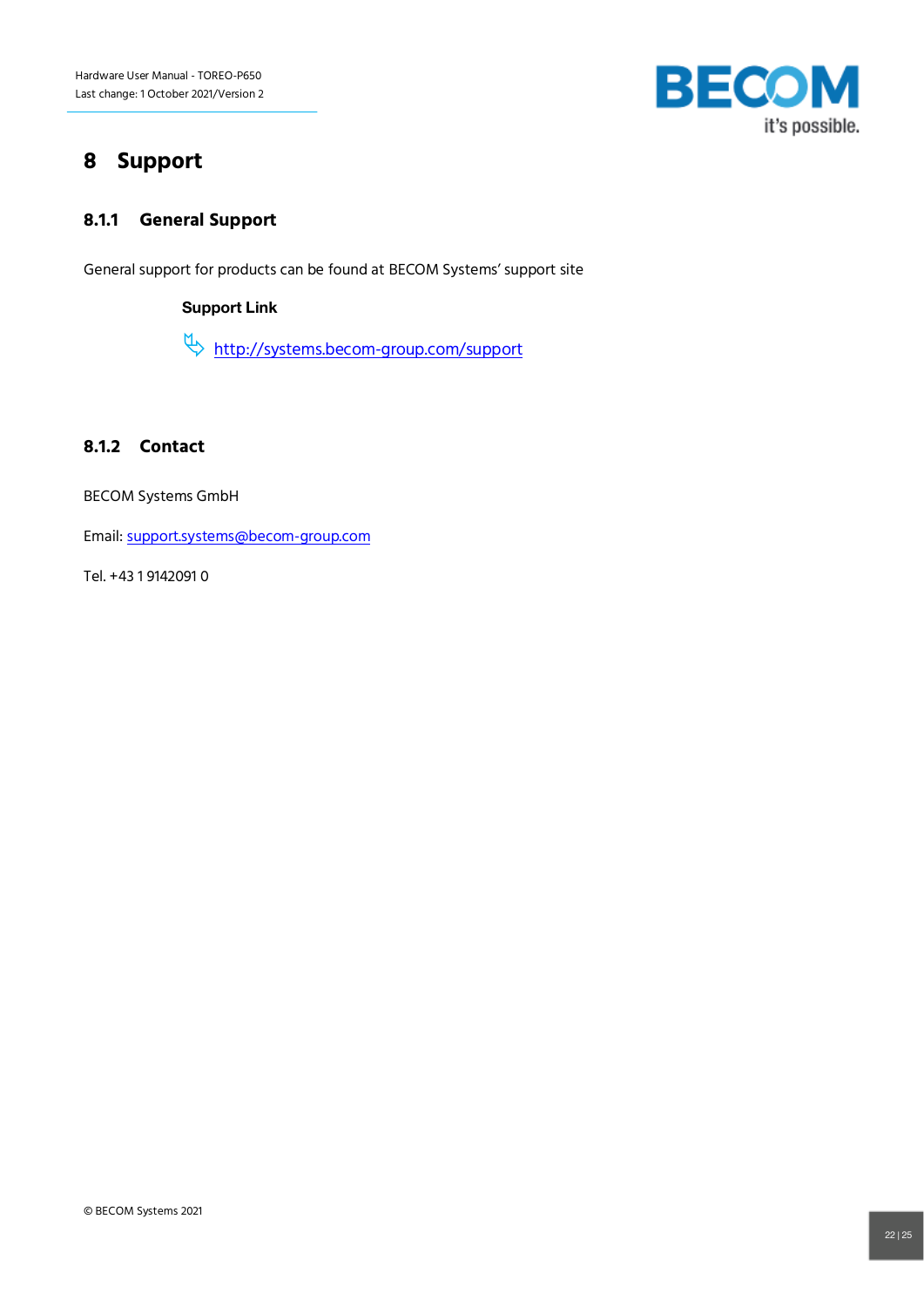

## <span id="page-22-0"></span>**9 Product History 10-0104**

## <span id="page-22-1"></span>**9.1 Ordering Guide**

| <b>Article</b> | <b>Name</b> | <b>Description</b> |
|----------------|-------------|--------------------|
| <b>Number</b>  |             |                    |
| 150-3086-1     | TOREO-P650  |                    |
|                |             |                    |
|                |             |                    |

Table 9-1: Ordering guide

## <span id="page-22-6"></span><span id="page-22-2"></span>**9.2 Related Products**

| Article       | <b>Name</b>                      | <b>Description</b>                           |
|---------------|----------------------------------|----------------------------------------------|
| <b>Number</b> |                                  |                                              |
| 150-3089-1    | <b>TOREO Tripod Mounting Kit</b> | Mounting plate with 3/8"-16 UNC tripod mount |
| 510-0104      | Power Supply                     | 24VDC-3.75A, 100-240VAC                      |
|               |                                  |                                              |

Table 9-2: Related products

## <span id="page-22-7"></span><span id="page-22-3"></span>**9.3 Version Information**

#### <span id="page-22-4"></span>**9.3.1 TOREO-P650**

| Version | Type      | Release date   |
|---------|-----------|----------------|
| V1.0.0  | (X-Grade) | September 2021 |
|         |           |                |

Table 9-3: Overview TOREO-P650 product changes

<span id="page-22-8"></span>

#### **Note**

Please refer to our support site for additional information about product changes.

## <span id="page-22-5"></span>**9.4 Anomalies**

<span id="page-22-9"></span>

| <b>Applies to</b> | <b>Date</b> | <b>Description</b>         |
|-------------------|-------------|----------------------------|
| V1.0.0            |             | No anomalies reported yet. |

Table 9-4: Product anomalies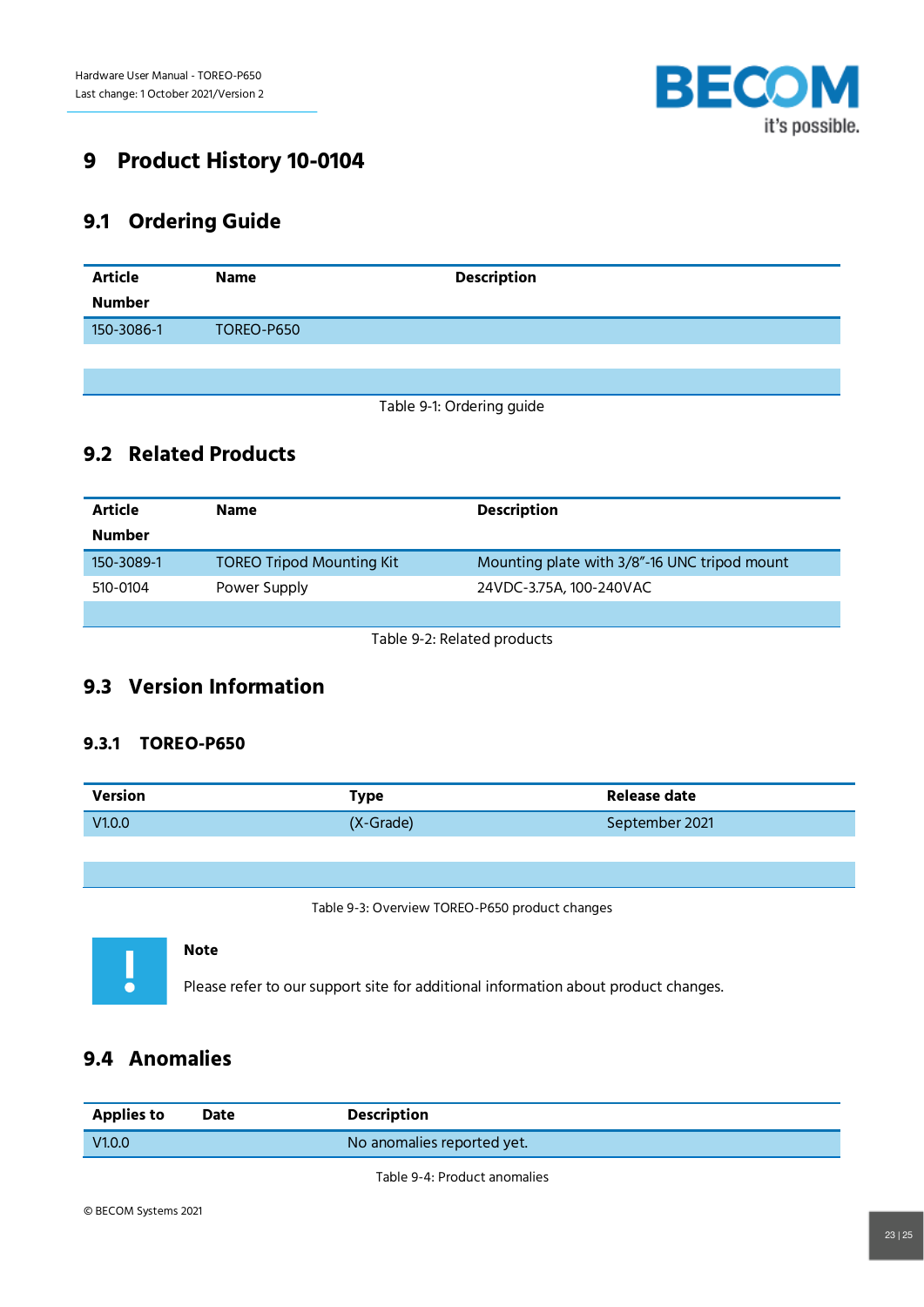

## <span id="page-23-0"></span>**10 Document Revision History**

<span id="page-23-1"></span>

| <b>Version</b> | <b>Date</b> | <b>Document Revision</b>          |
|----------------|-------------|-----------------------------------|
|                | 2021 09 02  | First preliminary of the document |
|                | 2021 10 01  | "Related Product List" changed    |

Table 10-1: Revision history